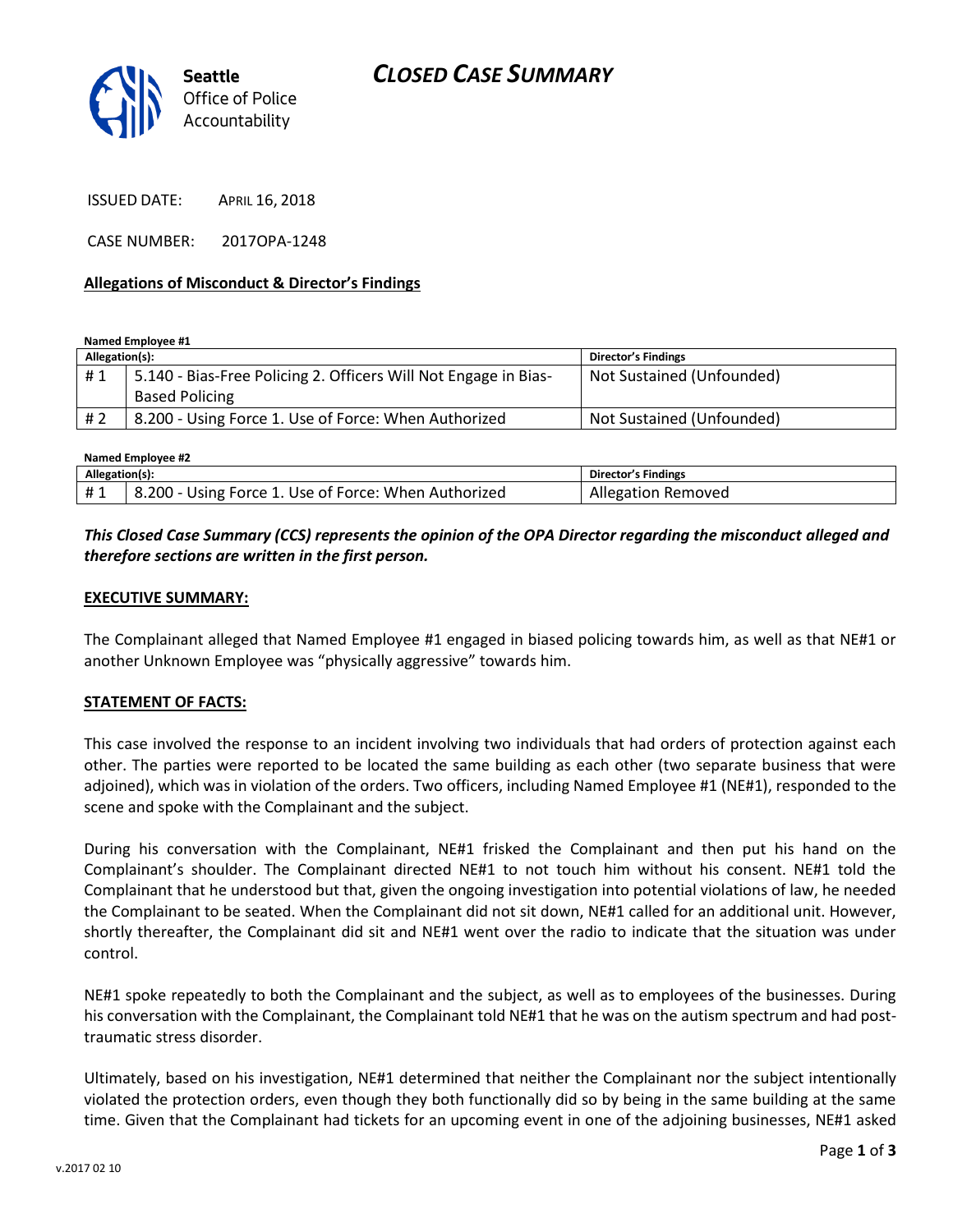

# *CLOSE CASE SUMMARY*

OPA CASE NUMBER: 2017OPA-1248

the subject if she would leave and the subject agreed to do so. That information was conveyed to the Complainant. As the officers left the business, the subject appeared to be packing up to leave and verbally indicated that she would do so.

After this incident, the Complainant initiated this complaint with OPA. He asserted that the NE#1 treated him differently and in a biased manner, refused to enforce his protection order, and left the premises before verifying that the subject had departed. The Complainant further alleged that NE#1 became physically aggressive with him. This investigation followed.

### **ANALYSIS AND CONCLUSIONS:**

## **Named Employee #1 - Allegation #1** *5.140 - Bias-Free Policing 2. Officers Will Not Engage in Bias-Based Policing*

As indicated above, the Complainant alleged that NE#1 treated him differently and, as such, engaged in biased policing.

SPD Policy 5.140-POL-2 states that: "Employees shall not make decisions or take actions that are influenced by bias, prejudice, or discriminatory intent. Law enforcement and investigative decisions must be based upon observable behavior or specific intelligence. Officers may not use discernible personal characteristics in determining reasonable suspicion or probable cause, except as part of a suspect description. Employees shall not express—verbally, in writing, or by other gesture—any prejudice or derogatory comments concerning discernible personal characteristics."

Based on my review of the record, including the officers' Body Worn Video (BWV), there is no evidence supporting the Complainant's claim that NE#1 engaged in biased policing. Even after the Complainant, himself, informed NE#1 that he was on the autism spectrum and suffered from post-traumatic stress disorder, NE#1 did not treat him any differently. Moreover, while the Complainant identified himself as transgender in his OPA complaint, it is unclear whether NE#1 knew that at the time. Even if he did, there is no evidence in the record that it influenced his decisionmaking or behavior.

NE#1's law enforcement action, including his choice to not make any arrests, did not appear to be informed by any bias. Instead, it was due to his conclusion, after conducting a comprehensive investigation, that there was insufficient probable cause. In my opinion, this was a sound decision.

For these reasons, I recommend that this allegation be Not Sustained – Unfounded.

Recommended Finding: **Not Sustained (Unfounded)**

# **Named Employee #1 - Allegation #2** *8.200 - Using Force 1. Use of Force: When Authorized*

The Complainant alleged that NE#1 was "physically aggressive" towards him during the investigation of the alleged protective order violation. OPA construed this complaint to constitute an allegation of excessive force.